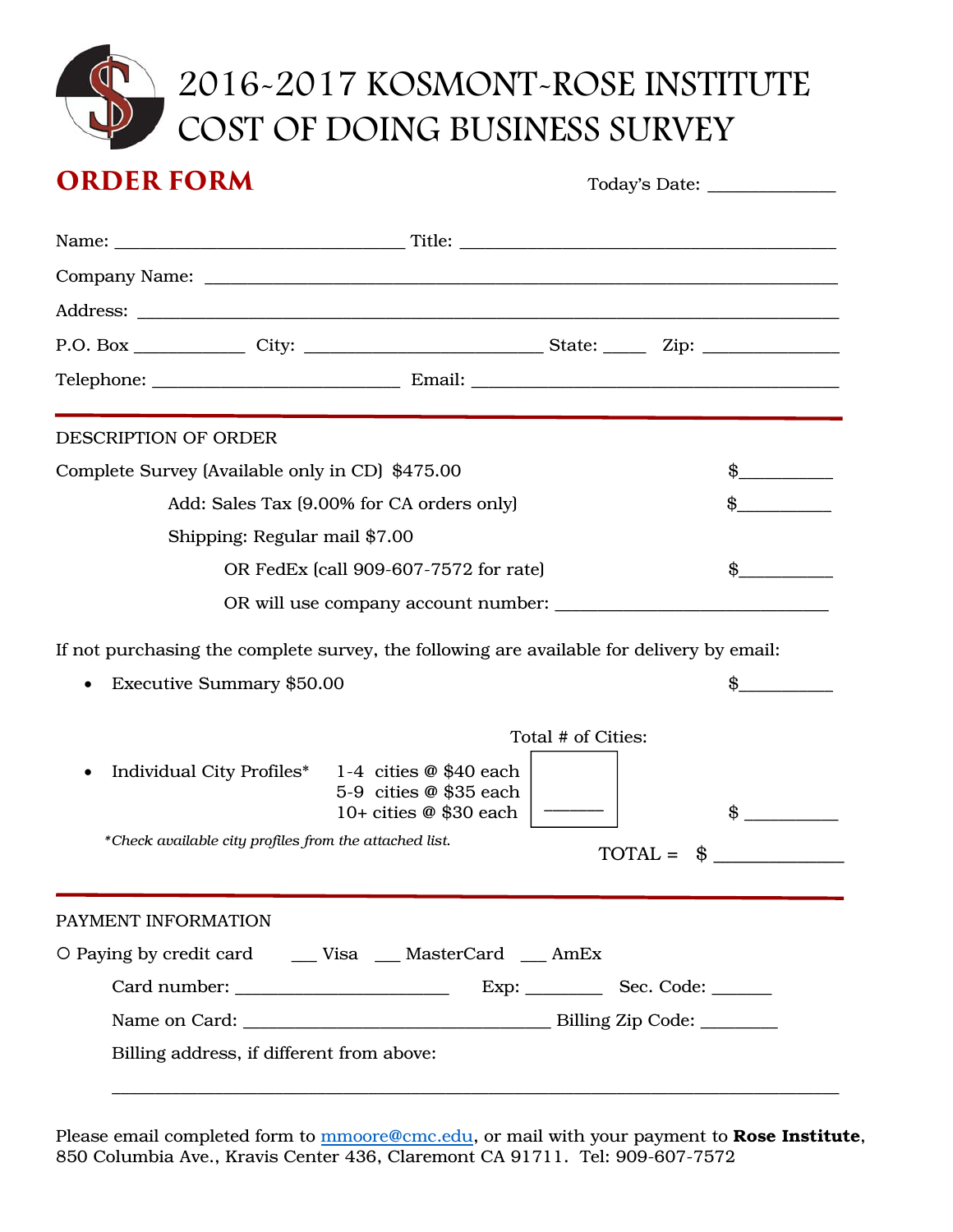When ordering individual city profiles, please check off the name of city or cities you would like to purchase and attach to the ORDER form.

\_\_Abilene, TX \_\_Cathedral City, CA \_\_El Segundo, CA \_\_Imperial Beach, CA \_\_Adelanto, CA \_\_Centennial, CO \_\_Elk Grove, CA \_\_Indian Wells, CA \_\_Agoura Hill, CA \_\_Cerritos, CA \_\_Emeryville, CA \_\_Indio, CA \_\_Alameda, CA \_\_Chandler, AZ \_\_Encinitas, CA \_\_Industry, CA \_\_Albuquerque, NM \_\_Chico, CA \_\_Escondido, CA \_\_Inglewood, CA \_\_Alhambra, CA \_\_Chino, CA \_\_Eugene, OR \_\_Irvine, CA \_\_Aliso Viejo, CA \_\_Chino Hills, CA \_\_Eureka, CA \_\_Irwindale, CA \_\_Anaheim, CA \_\_Chula Vista, CA \_\_Everett, WA \_\_Kent, WA \_\_Antioch, CA \_\_Citrus Heights, CA \_\_Fairfield, CA \_\_La Habra, CA \_\_Apple Valley, CA \_\_Claremont, CA \_\_Federal Way, WA \_\_La Mesa, CA \_\_Arcadia, CA \_\_Clovis, CA \_\_Fillmore, CA \_\_La Mirada, CA \_\_Arlington, TX \_\_Coachella, CA \_\_Flagstaff, AZ \_\_La Puente, CA \_\_Artesia, CA \_\_Colma, CA \_\_Folsom, CA \_\_La Quinta, CA \_\_Aurora, CO \_\_Colorado Springs, CO \_\_Fontana, CA \_\_La Verne, CA \_\_Austin, TX \_\_Colton, CA \_\_Fort Collins, CO \_\_Laguna Hills, CA \_\_Azusa, CA \_\_Commerce, CA \_\_Fort Worth, TX \_\_Laguna Niguel, CA \_\_Bakersfield, CA \_\_Compton, CA \_\_Foster City, CA \_\_Lake Elsinore, CA \_\_Baldwin Park, CA \_\_Concord, CA \_\_Fountain Valley, CA \_\_Lake Forest, CA \_\_Banning, CA \_\_Corona, CA \_\_Fremont, CA \_\_Lakewood, CA \_\_Barstow, CA \_\_Corpus Christi, TX \_\_Fresno, CA \_\_Lancaster, CA \_\_Beaumont, CA \_\_Costa Mesa, CA \_\_Fullerton, CA \_\_Las Vegas, NV \_\_Bell, CA \_\_Covina, CA \_\_Garden Grove, CA \_\_Lawndale, CA \_\_Bell Gardens, CA \_\_Cudahy, CA \_\_Gardena, CA \_\_Lemon Grove, CA \_\_Bellevue, WA \_\_Culver City, CA \_\_Gilbert, AZ \_\_Livermore, CA \_\_Bellflower, CA \_\_Cupertino, CA \_\_Gilroy, CA \_\_Lodi, CA \_\_Bellingham, WA \_\_Cypress, CA \_\_Glendale, AZ \_\_Loma Linda, CA \_\_Benicia, CA \_\_Dallas, TX \_\_Glendale, CA \_\_Lomita, CA \_\_Berkeley, CA \_\_Daly City, CA \_\_Glendora, CA \_\_Long Beach, CA \_\_Beverly Hills, CA \_\_Danville, CA \_\_Grand Terrace, CA \_\_Longmont, CO \_\_Brea, CA \_\_Davis, CA \_\_Gresham, OR \_\_Los Altos, CA \_\_Brentwood, CA \_\_Denver, CO \_\_Hawthorne, CA \_\_Los Angeles, CA \_\_Buena Park, CA \_\_Desert Hot Springs, CA \_\_Hayward, CA \_\_Los Gatos, CA \_\_Bullhead City, AZ \_\_Diamond Bar, CA \_\_Hemet, CA \_\_Lynwood, CA \_Burbank, CA \_\_\_\_\_\_\_\_\_\_\_Downey, CA \_\_\_\_\_\_\_\_\_\_\_Henderson, NV \_\_\_\_\_\_\_\_Madera, CA \_\_Burlingame, CA \_\_Duarte, CA \_\_Hesperia, CA \_\_Manhattan Beach, CA \_\_Calabasas, CA \_\_Dublin, CA \_\_Highland, CA \_\_Martinez, CA \_\_Camarillo, CA \_\_El Cajon, CA \_\_Houston, TX \_\_Maywood, CA \_\_Campbell, CA \_\_El Centro, CA \_\_Huntington Beach, CA \_\_Menifee, CA \_\_Carlsbad, CA \_\_El Monte, CA \_\_Huntington Park, CA \_\_Menlo Park, CA \_\_Carson, CA \_\_El Paso, TX \_\_Imperial, CA \_\_Merced, CA